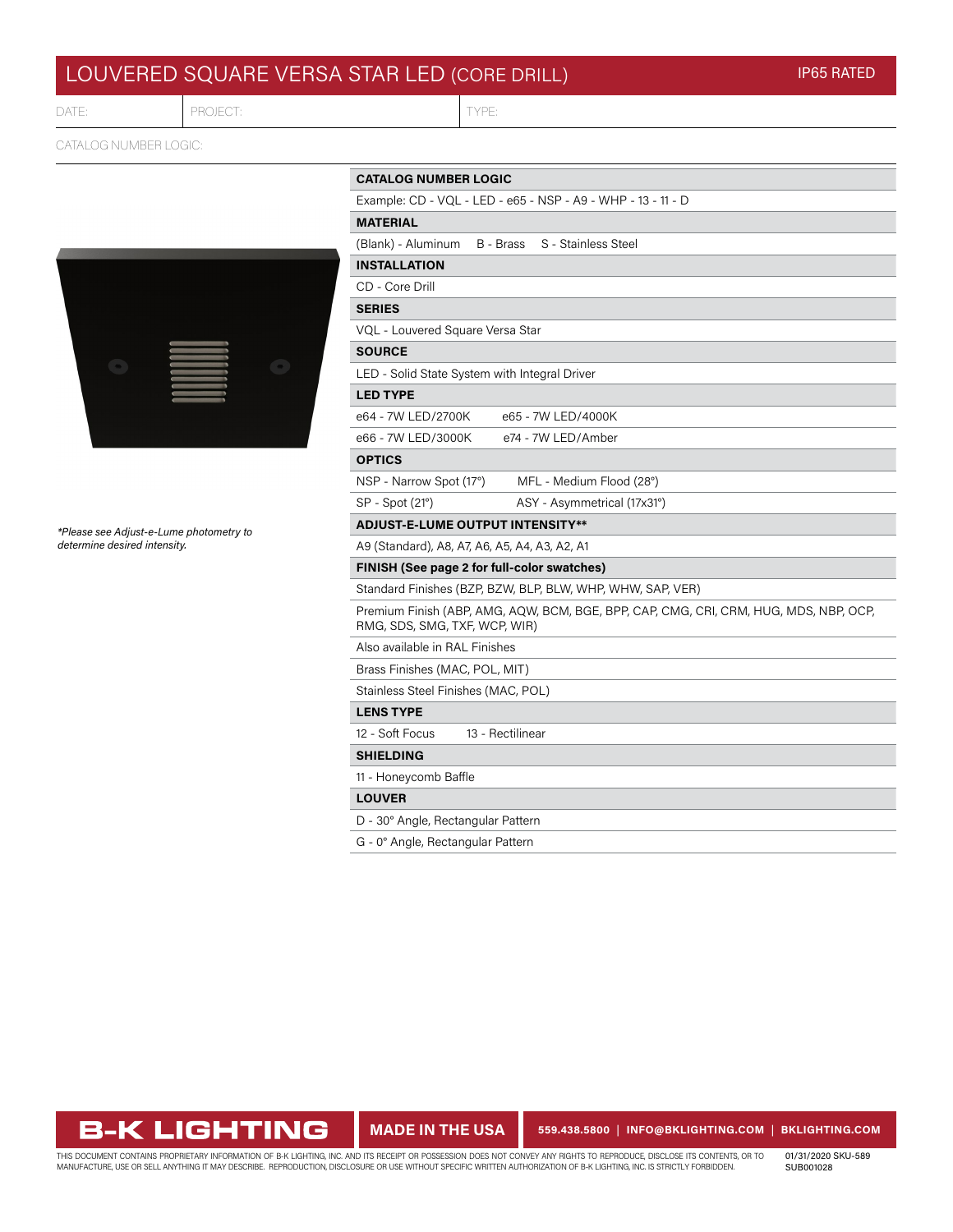









Pattern D (30° Angle, Rectangular Pattern)

Pattern G (0° Angle, Rectangular Pattern)

**LOUVER OPTIONS**

#### **STANDARD FINISHES PREMIUM FINISHES**



[Click Here](https://bklighting.com/index.php/products/finishes-colors.html) to view larger, full-color swatches of all available finishes on our website.

B-K LIGHTING



### **MADE IN THE USA 559.438.5800** | **INFO@BKLIGHTING.COM** | **[BKLIGHTING.COM](http://bklighting.com)**

THIS DOCUMENT CONTAINS PROPRIETARY INFORMATION OF B-K LIGHTING, INC. AND ITS RECEIPT OR POSSESSION DOES NOT CONVEY ANY RIGHTS TO REPRODUCE, DISCLOSE ITS CONTENTS, OR TO<br>MANUFACTURE, USE OR SELL ANYTHING IT MAY DESCRIBE. RE

01/31/2020 SKU-589 SUB001028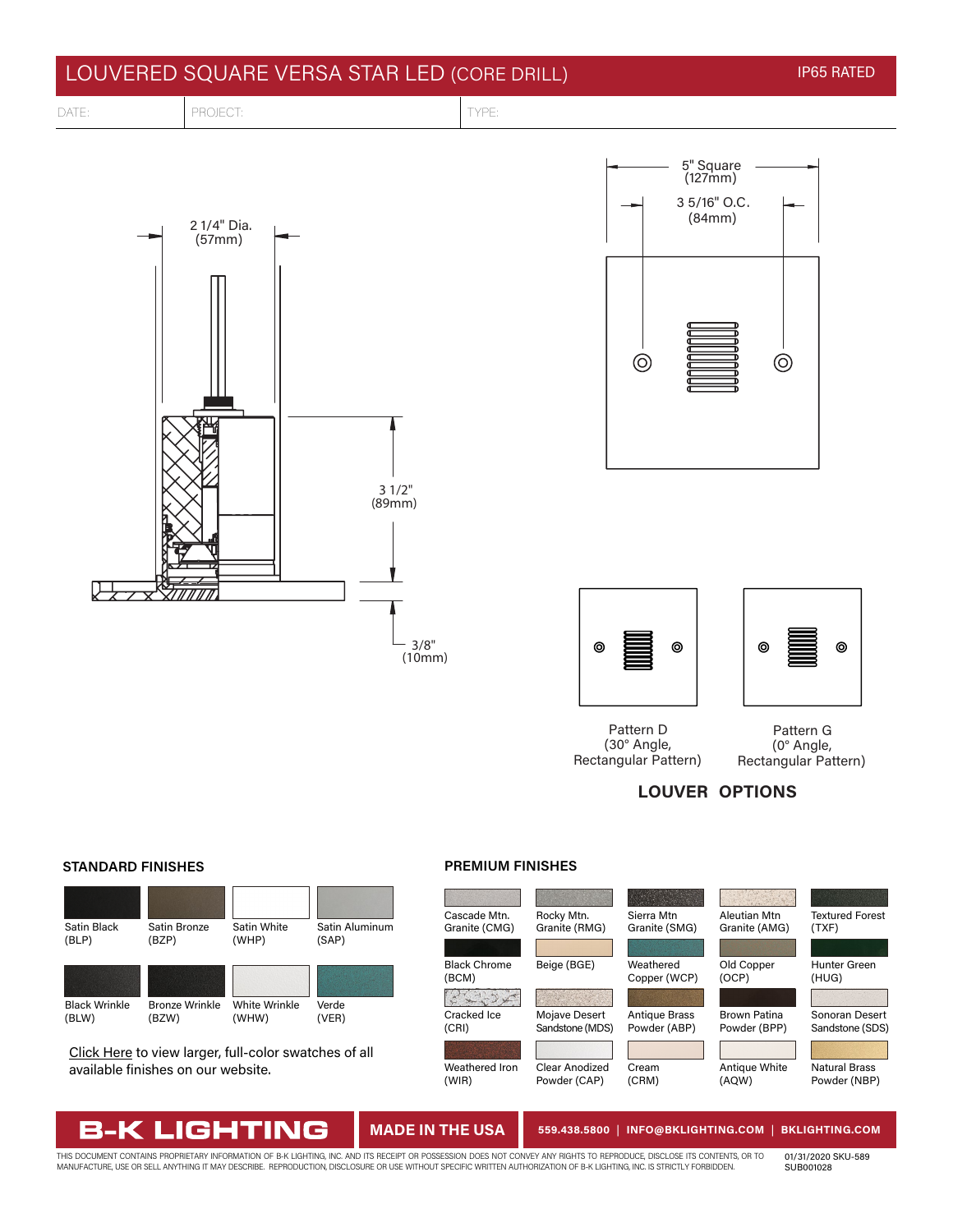# LOUVERED SQUARE VERSA STAR LED (CORE DRILL) INTERNATIONAL IP65 RATED

DATE: PROJECT: PROJECT: TYPE:

Accessories (Configure separately)



## SPECIFICATIONS

| <b>ELECTRICAL</b>       | <b>WATTAGE</b>                     | 7W                                                                                                                                                                                                                                                                                                                                                                                                                                                                                                                                                                                                                          |
|-------------------------|------------------------------------|-----------------------------------------------------------------------------------------------------------------------------------------------------------------------------------------------------------------------------------------------------------------------------------------------------------------------------------------------------------------------------------------------------------------------------------------------------------------------------------------------------------------------------------------------------------------------------------------------------------------------------|
|                         | ADJUST-E-LUME                      | Integral electronics allows dynamic lumen response at the individual fixture. Indexed (100% to 25% nom.)<br>lumen output. Maintains output at desired level or may be changed. Specify factory preset output intensity.                                                                                                                                                                                                                                                                                                                                                                                                     |
|                         | <b>WIRING</b>                      | Teflon® coated, 18AWG, 600V, 250° C rated and certified to UL 1659 standard. Anti-Siphon Valve (ASV)<br>prevents wicking through conductor insulation.                                                                                                                                                                                                                                                                                                                                                                                                                                                                      |
|                         | <b>REMOTE TRANSFORMER</b>          | For use with 12VAC remote transformer or magnetic transformers only. B-K Lighting cannot guarantee<br>performance with third party manufacturers' transformers.                                                                                                                                                                                                                                                                                                                                                                                                                                                             |
| <b>PHYSICAL</b>         | <b>MATERIALS</b>                   | Furnished in copper-free aluminum (6061-T6), brass (360) or stainless steel (304).                                                                                                                                                                                                                                                                                                                                                                                                                                                                                                                                          |
|                         | <b>CORE DRILL</b>                  | Allows for mounting into existing structures that will not easily accept a standard box. 2-1/2" dia. hole<br>required for slip fit.                                                                                                                                                                                                                                                                                                                                                                                                                                                                                         |
|                         | <b>BODY</b>                        | Unibody design with enclosed, water-proof wireway and integral heat sink is fully machined from solid billet.                                                                                                                                                                                                                                                                                                                                                                                                                                                                                                               |
|                         | <b>FACEPLATE</b>                   | Fully machined from solid billet. Countersunk holes provide for flush hardware mounting (by others).<br>Accommodates (1) lens or louver media.                                                                                                                                                                                                                                                                                                                                                                                                                                                                              |
|                         | <b>LOUVERS</b>                     | Louver pattern is machined into faceplate.                                                                                                                                                                                                                                                                                                                                                                                                                                                                                                                                                                                  |
|                         | <b>LENS</b>                        | Shock resistant, tempered-glass lens is factory adhered to faceplate and provides hermetically sealed<br>optical compartment.                                                                                                                                                                                                                                                                                                                                                                                                                                                                                               |
|                         | <b>LED</b>                         | Integrated solid state system and modular design with electrical disconnects allow for easy field upgrade<br>and maintenance. High power, forward throw source complies with ANSI C78.377 binning requirements<br>and exceeds ENERGY STAR® lumen maintenance requirements. LM-80 certified components. Integral,<br>constant current driver. 12VAC/VDC input. 50/60Hz. Proprietary input control scheme achieves power factor<br>correction and eliminates inrush current (limited to <250mA non-dimming). Output, overvoltage, open-<br>circuit, and short circuit protected. Conforms to Safety Std. C22.2 No. 250.13-12. |
|                         | <b>DIMMING</b>                     | Line voltage dimmable via magnetic low voltage dimmer with dedicated neutral conductor. Remote<br>magnetic transformer with LED loads should be loaded to 25% of the transformer VA (watts) rated value.                                                                                                                                                                                                                                                                                                                                                                                                                    |
|                         | <b>OPTICS</b>                      | Interchangeable OPTIKIT modules permit optical field changes. Color-code: Narrow Spot (NSP) = red; Spot<br>(SP) = green; Medium Flood (MFL) = yellow; Wide Flood (WFL) = blue.                                                                                                                                                                                                                                                                                                                                                                                                                                              |
|                         | <b>HARDWARE</b>                    | Tamper-resistant, stainless steel hardware (by others). Faceplate screws are black oxide treated for<br>additional corrosion resistance.                                                                                                                                                                                                                                                                                                                                                                                                                                                                                    |
|                         | <b>FINISH</b>                      | StarGuard, our 15-stage chromate-free process cleans and conversion coats aluminum components prior to<br>application of Class 'A' TGIC polyester powder coating and is RoHS compliant. Powder coat or metal finish<br>options available for brass material and metal finish option only for stainless steel material.                                                                                                                                                                                                                                                                                                      |
|                         | <b>WARRANTY</b>                    | 5-year limited warranty.                                                                                                                                                                                                                                                                                                                                                                                                                                                                                                                                                                                                    |
|                         | <b>CERTIFICATION &amp; LISTING</b> | ITL tested to IESNA LM-79. UL Listed. Certified to CAN/CSA/ANSI Standards. RoHS compliant. Suitable for<br>indoor or outdoor use, in wet locations, and for installation within 4' of the ground. IP65 Rated. Made in the<br>USA with sustainable processes.                                                                                                                                                                                                                                                                                                                                                                |
| :∖uus<br>⊔isted<br>RoHS |                                    |                                                                                                                                                                                                                                                                                                                                                                                                                                                                                                                                                                                                                             |
| ADE IN THE<br>$\equiv$  |                                    |                                                                                                                                                                                                                                                                                                                                                                                                                                                                                                                                                                                                                             |

**B-K LIGHTING** 

**MADE IN THE USA 559.438.5800** | **INFO@BKLIGHTING.COM** | **BKLIGHTING.COM**

THIS DOCUMENT CONTAINS PROPRIETARY INFORMATION OF B-K LIGHTING, INC. AND ITS RECEIPT OR POSSESSION DOES NOT CONVEY ANY RIGHTS TO REPRODUCE, DISCLOSE ITS CONTENTS, OR TO<br>MANUFACTURE, USE OR SELL ANYTHING IT MAY DESCRIBE. RE

01/31/2020 SKU-589 SUB001028